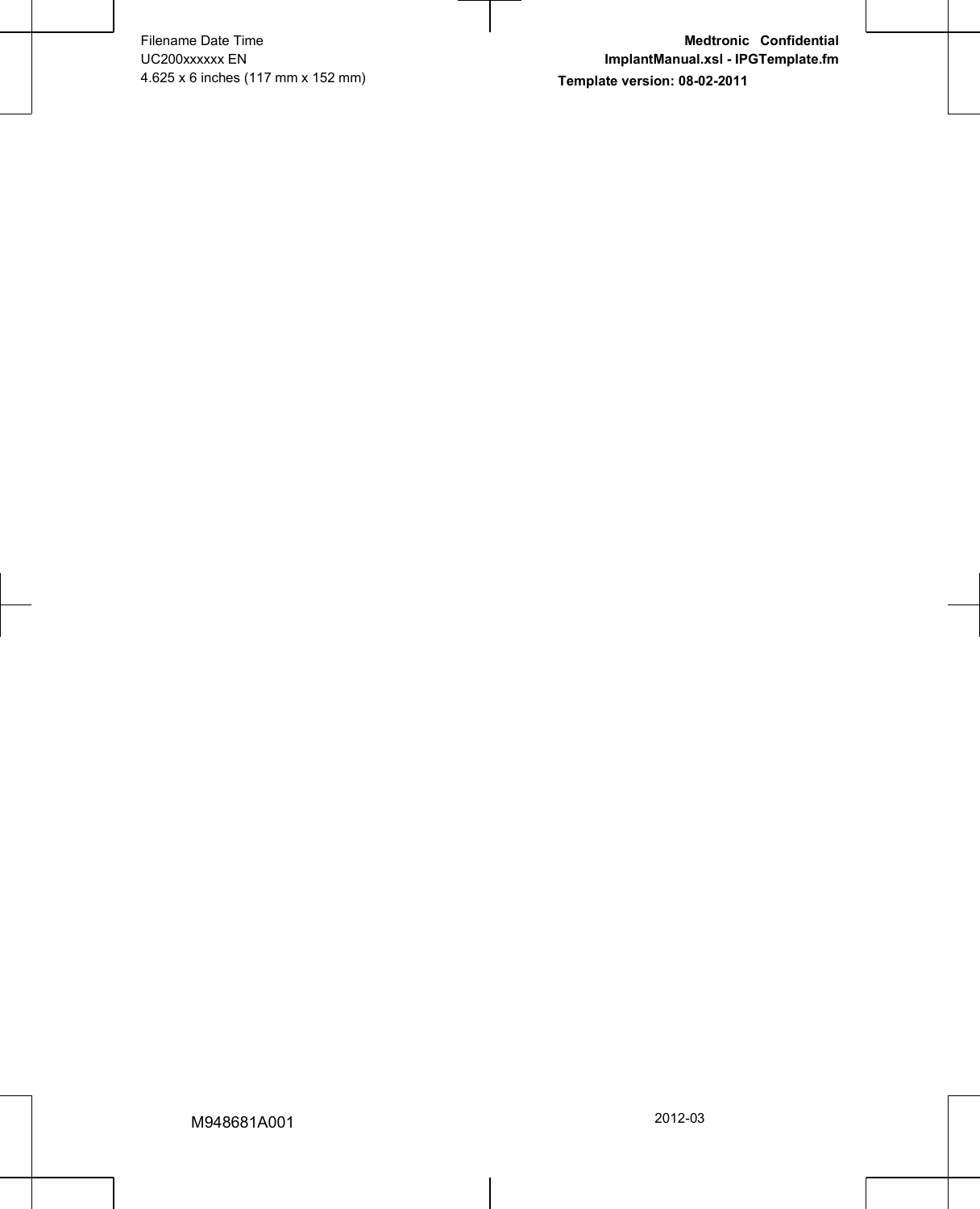## **Explanation of symbols on product or package labeling**

Refer to the appropriate product for symbols that apply.





Do not reuse



STERILE EO Sterilized using ethylene oxide



Consult instructions for use



Date of manufacture



Manufacturer





Temperature limitation



Serial number



Conformité Européenne (European Conformity). This symbol means that the device fully complies with AIMD Directive 90/385/EEC (NB 0123) and R&TTE Directive 1999/5/EC.



EC REP Authorized Representative in the European Community



For USA audiences only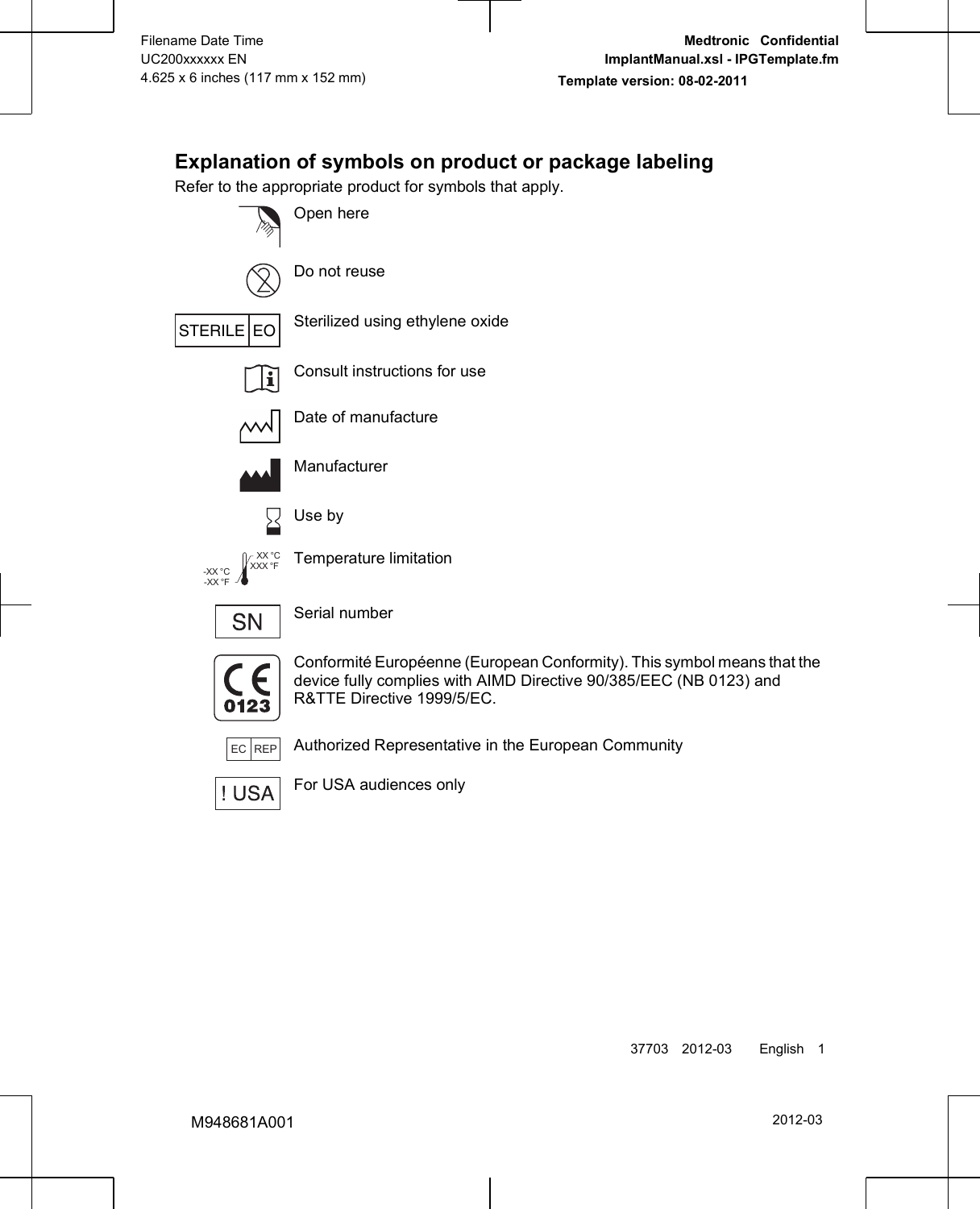Medtronic®, Itrel®, and SoftStart/Stop® are trademarks of Medtronic, Inc., registered in the U.S. and other countries.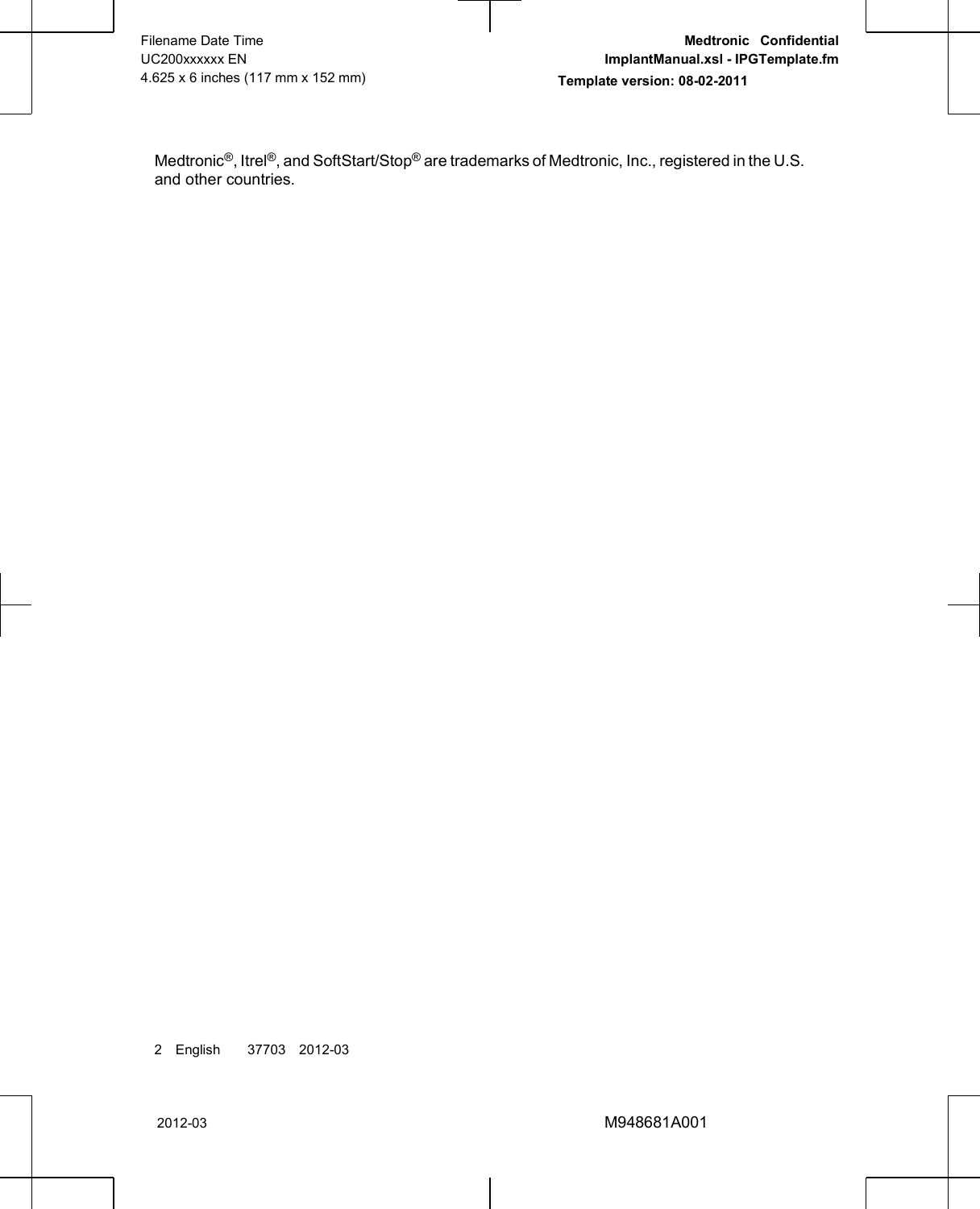## **Table of contents**

**[Description 5](#page-6-0) [Package contents 5](#page-6-0) [Patient identification card 5](#page-6-0) [Device specifications 5](#page-6-0) [Declaration of conformity 8](#page-9-0) [Instructions for use 9](#page-10-0)** [Verifying neurostimulator operation 9](#page-10-0) [Connecting the extension to the neurostimulator 9](#page-10-0) [Implanting the neurostimulator 11](#page-12-0) [Checking system integrity 12](#page-13-0) [Completing the implant procedure 12](#page-13-0)

**Refer to the indications sheet for indications and related information.**

**Refer to the appropriate information for prescribers booklet for contraindications, warnings, precautions, adverse events summary, individualization of treatment, patient selection, use in specific populations, resterilization, and component disposal.**

**Refer to System Eligibility, Battery Longevity, Specifications reference manual for neurostimulator selection, battery longevity calculations and specific neurostimulator specifications.**

! USA **Refer to the clinical summary booklet for information on the clinical study results of the neurostimulation system.**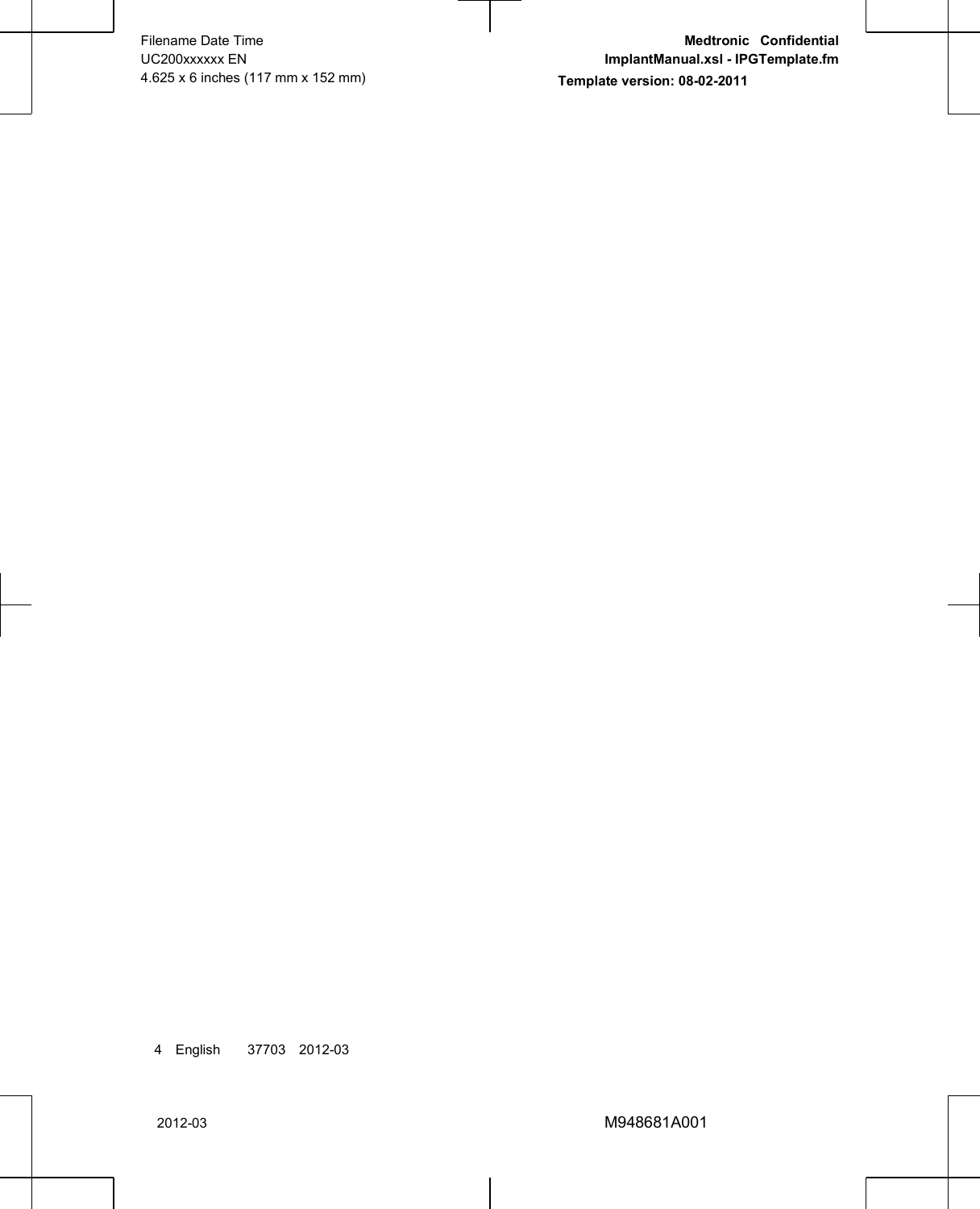# <span id="page-6-0"></span>**Description**

The Medtronic Itrel 4 Model 37703 Neurostimulator is part of a neurostimulation system for pain therapy.

## **Package contents**

- **■** Neurostimulator
- Torque wrench
- **■** Product literature
- **.** [IUSA] Warranty card
- Registration form
- Patient identification card

# **Patient identification card**

A patient identification card is packaged with this device. Advise the patient to carry the identification card at all times.

! USA The patient identification card packaged with the device is temporary; a permanent card will be mailed to the patient when Medtronic receives the registration form.

The implant registration form registers the device warranties and creates a record of the device in Medtronic's implant data system.

# **Device specifications**

The neurostimulator is a programmable device that delivers stimulation through 1 lead. The stimulation settings are stored as a program. A program is a specific combination of pulse width, rate, and amplitude settings acting on a specific electrode combination (up to 4 electrodes).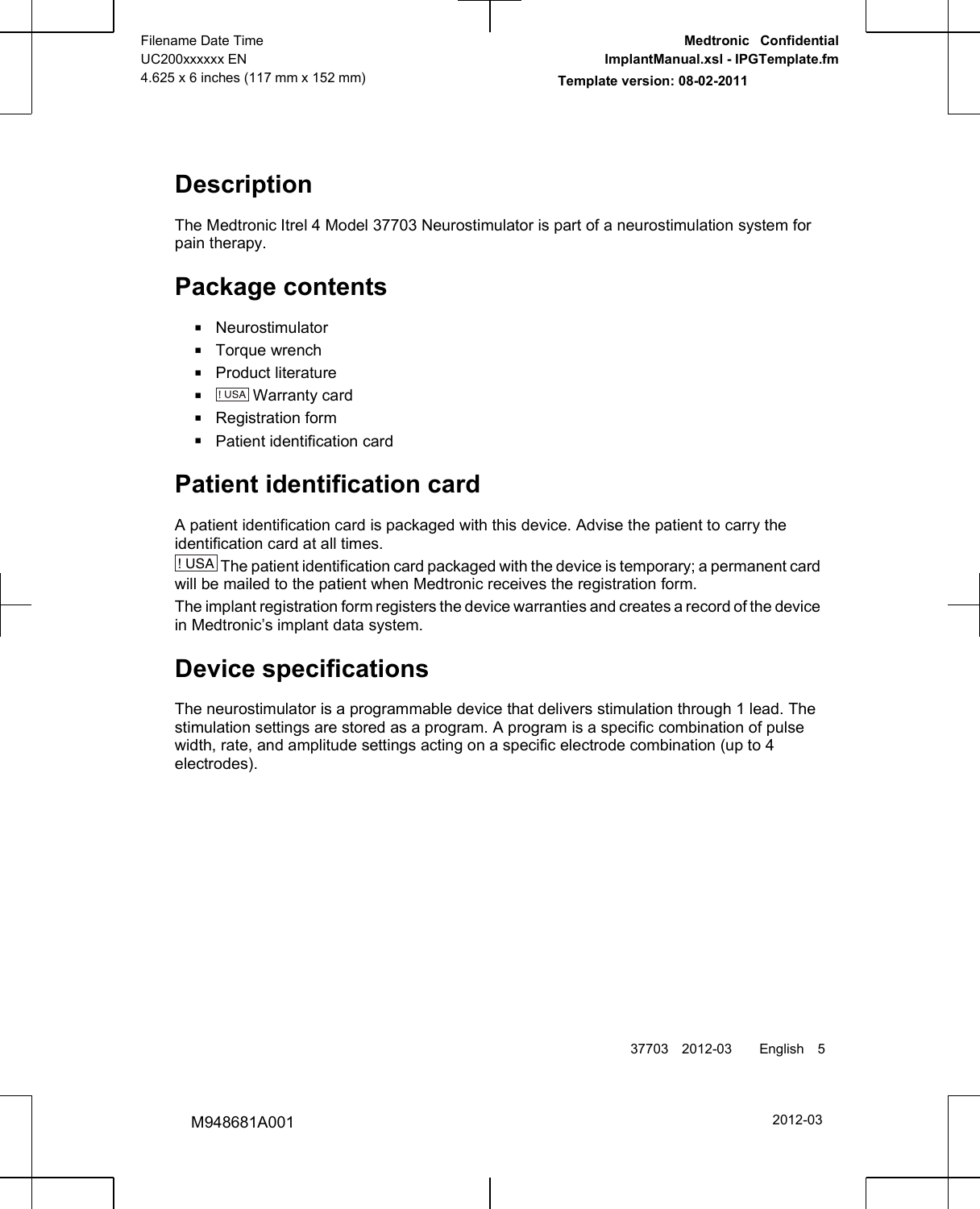| Programmable parameter            | Operating range and resolution <sup>a</sup>                                                                          |  |
|-----------------------------------|----------------------------------------------------------------------------------------------------------------------|--|
| Number of programs                | 1                                                                                                                    |  |
| Electrode configuration           | 1 to 4 electrodes as anode (+), cathode (-), or Off; case<br>as anode or Off                                         |  |
| Amplitude                         | 0 to 10.5 V with 0.05 V or 0.1 V resolution                                                                          |  |
| Amplitude - upper patient limit   | Tracking limit: Programmed value +0 to +4.0 V (0.5 V<br>resolution)                                                  |  |
|                                   | Custom limit: Programmed value to 10.5 V (same<br>resolution as amplitude)                                           |  |
| Amplitude - lower patient limit   | Custom limit: 0 V to the programmed value (same<br>resolution as amplitude)                                          |  |
| Pulse width                       | 60 to 450 $\mu$ s (10 $\mu$ s resolution)                                                                            |  |
| Pulse width – upper patient limit | Tracking limit: Programmed value $+0$ to $+150$ µs (30<br>us resolution)                                             |  |
|                                   | Custom limit: Programmed value to 450 µs (10)<br>us resolution)                                                      |  |
| Pulse width - lower patient limit | Custom limit: 60 us to the programmed value (10)<br>us resolution)                                                   |  |
| Rate                              | 2 to 130 Hz (resolution: 1 Hz from 2 Hz to 10 Hz, 5 Hz<br>from 10 Hz to 130 Hz)                                      |  |
| Rate – upper patient limit        | Tracking limit: Programmed value +0 to +50 Hz (10<br>Hz resolution)                                                  |  |
|                                   | Custom limit: Programmed value to 130 Hz (same<br>resolution as rate)                                                |  |
| Rate - lower patient limit        | Custom limit: 2 Hz to the programmed value (same<br>resolution as rate)                                              |  |
| SoftStart/Stop                    | Off, On: 1-, 2-, 4-, or 8-second ramp duration                                                                       |  |
| Cycling                           | Off, On: 0.1 s to 30 min (resolution: 0.1 s from 0.1 s to 1 s,<br>1 s from 1 s to 1 min, 1 min from 1 min to 30 min) |  |

*Table 1. Operating values for the Itrel 4 Model 37703 neurostimulator*

a Interlocks will prevent the use of some parameter combinations.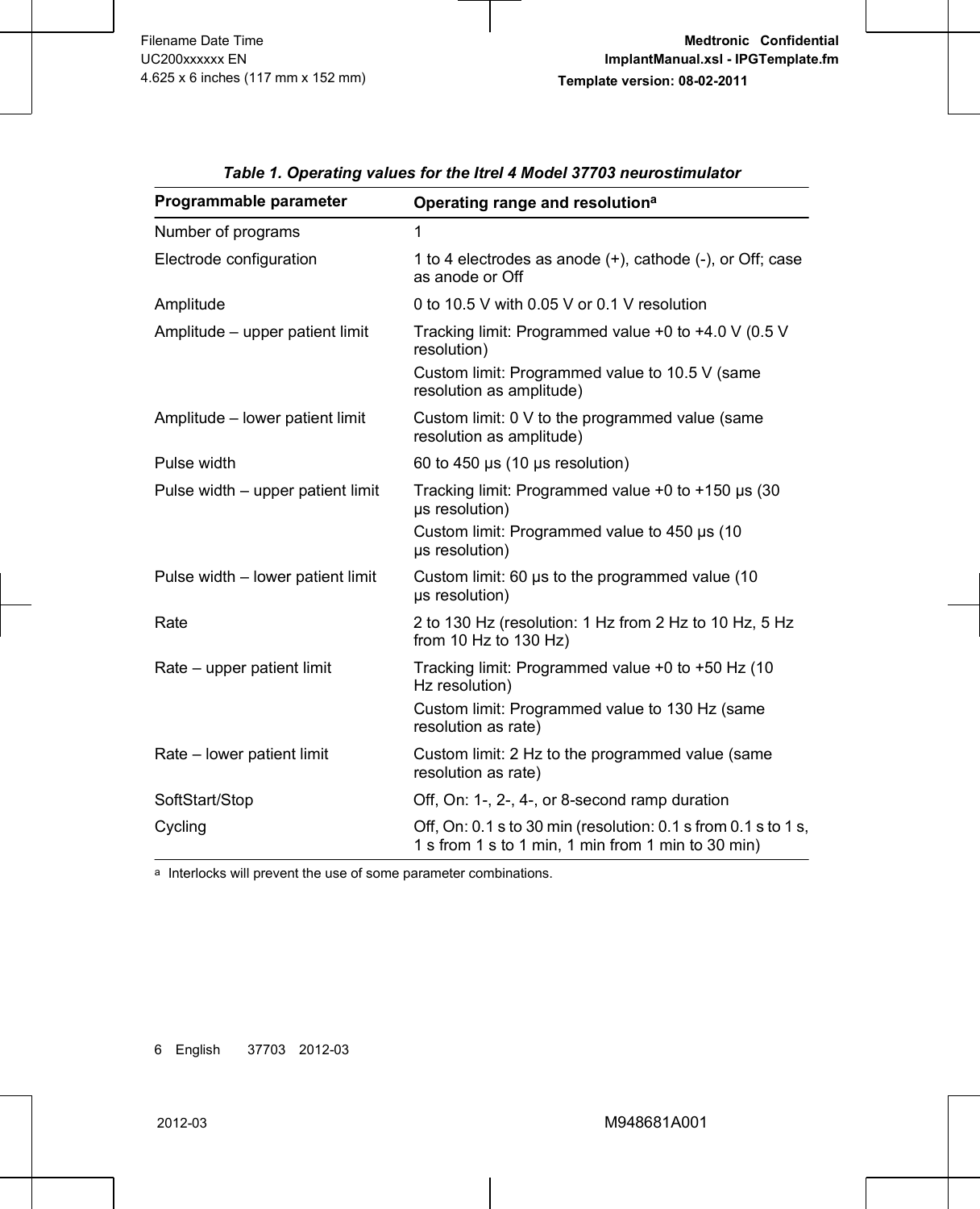| <b>Description</b>                  | Value                                        |
|-------------------------------------|----------------------------------------------|
| Connector type                      | Quadrapolar, two bore <sup>b</sup>           |
| Height                              | 55 mm (2.2 in)                               |
| Length                              | 60 mm (2.4 in)                               |
| <b>Thickness</b>                    | 11 mm $(0.4 \text{ in})$                     |
| Weight                              | 45 g (1.6 oz)                                |
| Volume                              | $28 \text{ cm}^3$                            |
| Power source                        | 4.5 Amp hours, 3.2 V HCSVO <sup>c</sup> cell |
| Temperature limitation              | -18 °C to +52 °C (0 °F to +126 °F)           |
| Serial number model designatord     | <b>NMX</b>                                   |
| Radiopaque identification (ID) code | <b>NMX</b>                                   |

*Table 2. Physical characteristics of the Itrel 4 Model 37703 neurostimulator<sup>a</sup>*

a All measurements are approximate.

b Compatible with two-pronged extension.

c Hybrid combined silver vanadium oxide.

d The serial number is the model designator followed by a number. The clinician programmer displays the entire serial number beginning with the model designator.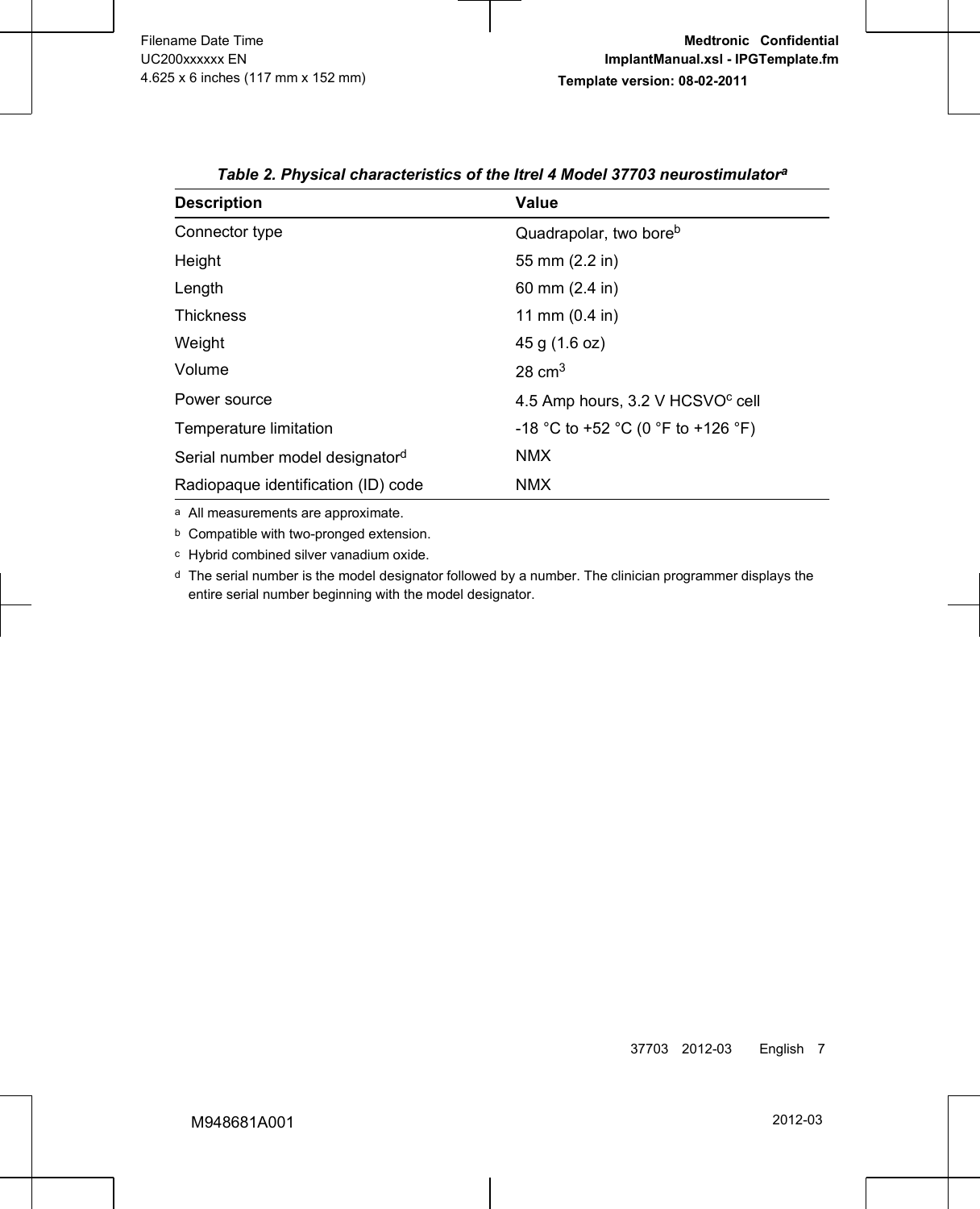<span id="page-9-0"></span>

| <b>Components</b> | <b>Material</b>                                             | <b>Material contacts</b><br>human tissue |
|-------------------|-------------------------------------------------------------|------------------------------------------|
| Neurostimulator   |                                                             |                                          |
| Case              | Titanium, parylene                                          | Yes                                      |
| Connector block   | Polyurethane, silicone rubber,<br>silicone medical adhesive | Yes                                      |
| Grommets, seals   | Silicone rubber                                             | Yes                                      |
| Setscrews         | Titanium alloy                                              | Yes                                      |
| Adhesive          | Silicone medical adhesive                                   | Yes                                      |
| Torque wrench     |                                                             |                                          |
| Handle            | Polyetherimide                                              | Yes                                      |
| Shaft             | Stainless steel                                             | Yes                                      |

*Table 3. Material of components in the Itrel 4 Model 37703 package*

## **Declaration of conformity**

Medtronic declares that this product is in conformity with the essential requirements of Directive 1999/5/EC on Radio and Telecommunications Terminal Equipment and Directive 90/385/EEC on Active Implantable Medical Devices.

For additional information, contact the appropriate Medtronic representative listed on the inside back cover of this manual.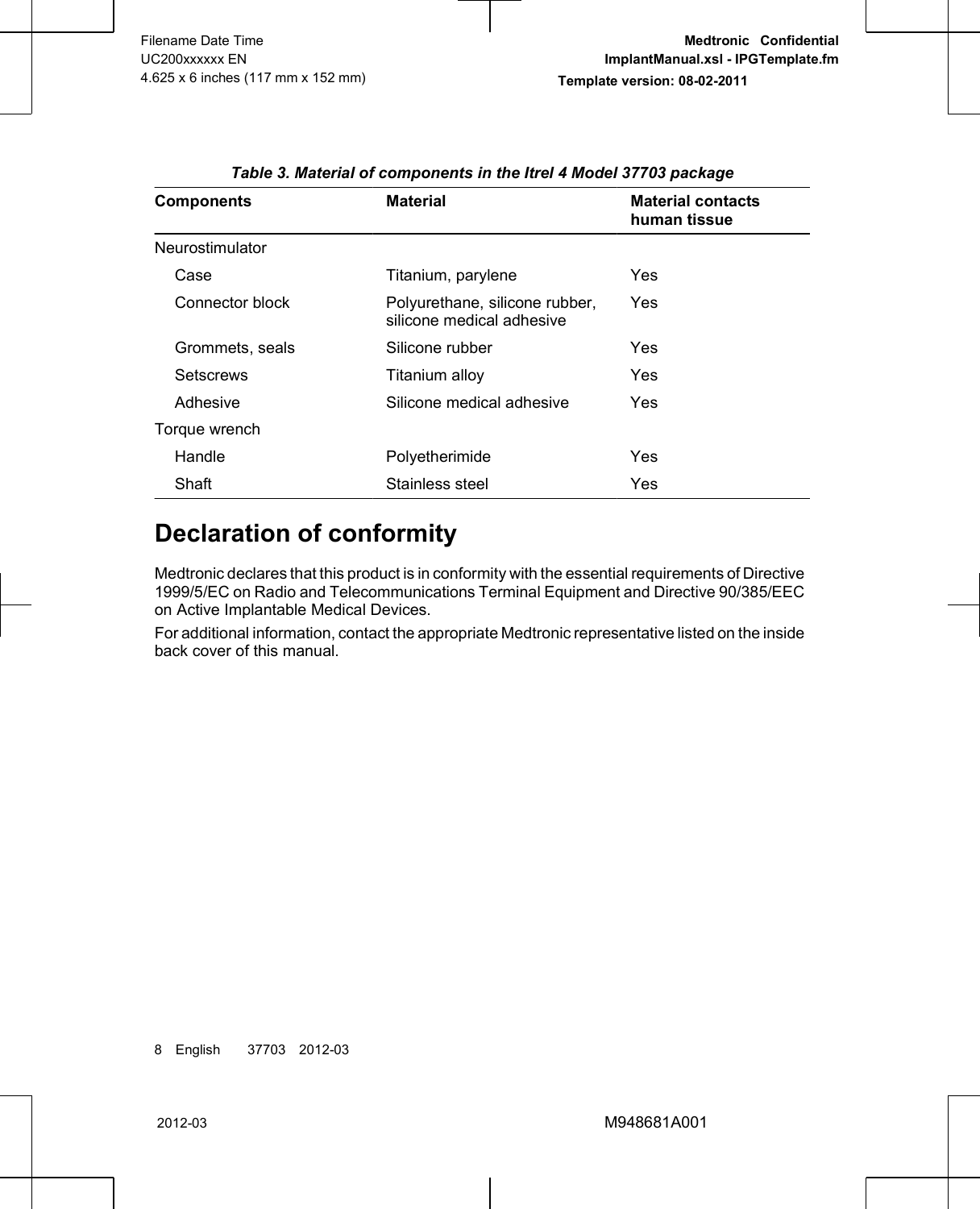# <span id="page-10-0"></span>**Instructions for use**

Implanting physicians should be experienced in epidural-access procedures, as well as thoroughly familiar with all product labeling.



### **Cautions:**

- When using sharp instruments near the neurostimulator, be extremely careful to avoid nicking or damaging the case, the insulation, or the connector block. Damaging the neurostimulator may require surgical replacement.
- Do not use saline or other ionic fluids at connections, which could result in a short circuit.

### **Verifying neurostimulator operation**

Before opening the sterile neurostimulator package, verify that the neurostimulator is operable by using the clinician programmer to interrogate the neurostimulator and read the neurostimulator battery service life. (Refer to the software manual for instructions on how to read the battery service life.)



 $\triangle$  **Caution:** Do not implant a neurostimulator if it was dropped onto a hard surface from a height of 30 cm (12 in) or more, because the neurostimulator may be damaged and fail to operate properly.

**Note:** The neurostimulator pocket may be flushed with an antibiotic solution; do not submerge the neurostimulator in fluid.

### **Connecting the extension to the neurostimulator**



# **Caution:** Before connecting components, wipe off any body fluids and dry all connections. Fluids in the connection may result in stimulation at the connection site, intermittent stimulation, or loss of stimulation.

- **1.** Wipe the extension connector pins with sterile gauze. If necessary, use sterile (United States Pharmacopeia [USP]) water or a nonionic antibiotic solution.
- **2.** Make sure the connector block receptacles are dry and clean.
- **3.** Insert the appropriate extension connector pins into the appropriate neurostimulator socket until they are seated fully within the connector block ([Figure 1\)](#page-11-0). If resistance is felt while inserting the connector pins, use the torque wrench (packaged with the neurostimulator) to retract the setscrews.

**Note:** To retract the setscrews, insert the torque wrench into the self-sealing grommet and rotate the setscrews counterclockwise; however, do not remove the setscrews from the connector block.



■ Do not insert the extension connector into the connector block if the setscrews are not sufficiently retracted. If the setscrews are not retracted, the extension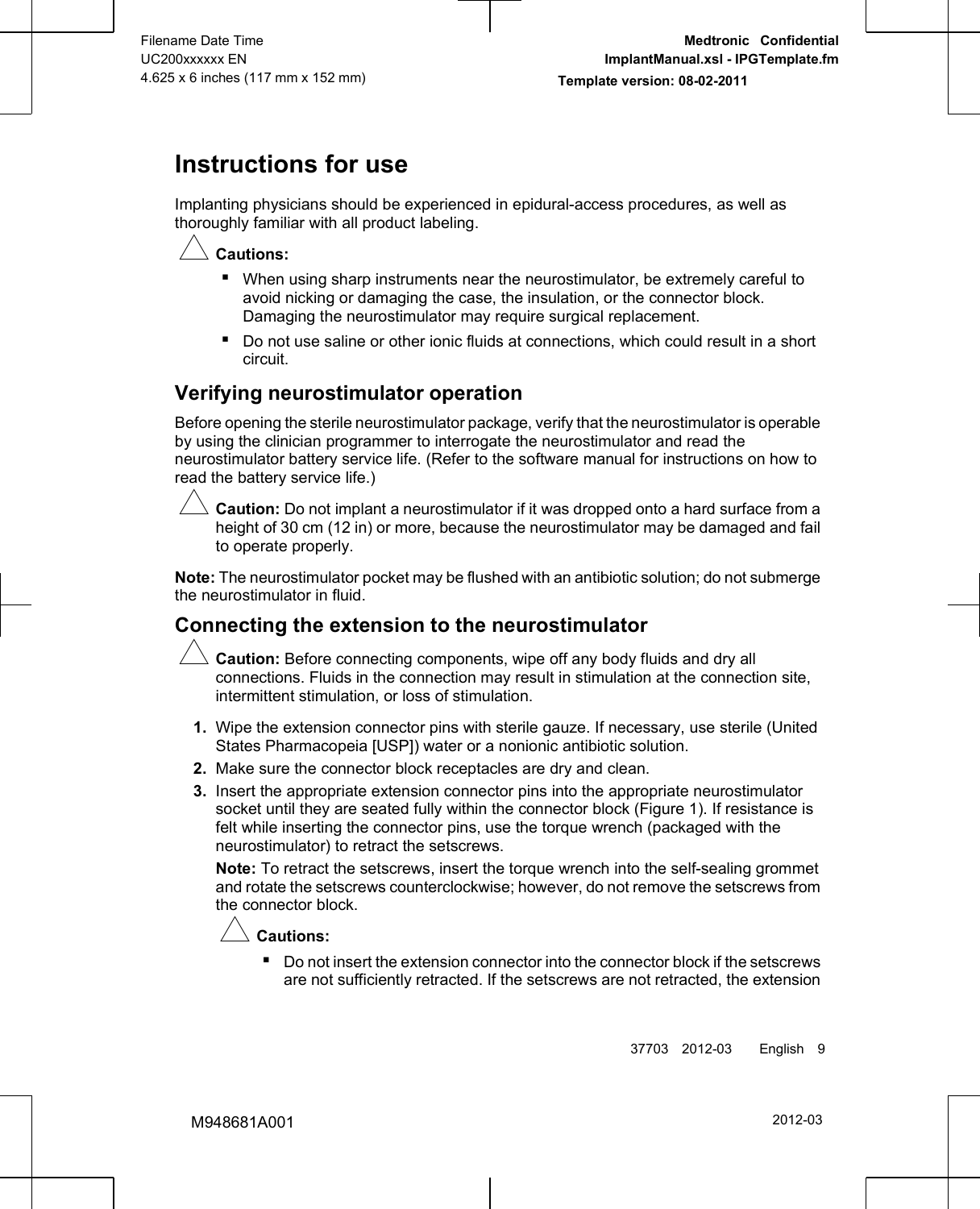connector pins may damage the setscrews and the extension connector pins will not be seated fully into the connector block.

<span id="page-11-0"></span>■ Limit counter-clockwise rotations of the neurostimulator setscrews when retracting them. Too many counter-clockwise rotations may disengage the setscrew from the connector block.



*Figure 1. Insert the extension connector pins fully into the neurostimulator.*

**4.** Fully insert the torque wrench into each self-sealing grommet of the connector block and tighten each setscrew ([Figure 2\)](#page-12-0).

**Note:** The torque wrench must be oriented to the same angle as the setscrew ([Figure 2\)](#page-12-0).



- Be sure the torque wrench is fully inserted into the self-sealing grommet. If the torque wrench is not fully inserted, the setscrew may be damaged, resulting in intermittent or loss of stimulation.
- Before tightening the setscrews, ensure that the extension connector pins are inserted into the connector block to prevent damaging the connector block.
- Verify that each leaf of the self-sealing grommet is closed after the torque wrench is withdrawn. If fluid leaks through a grommet seal that is not fully closed, the patient may experience shocking, burning, or irritation at the neurostimulator implant location, or intermittent stimulation or loss of stimulation may occur.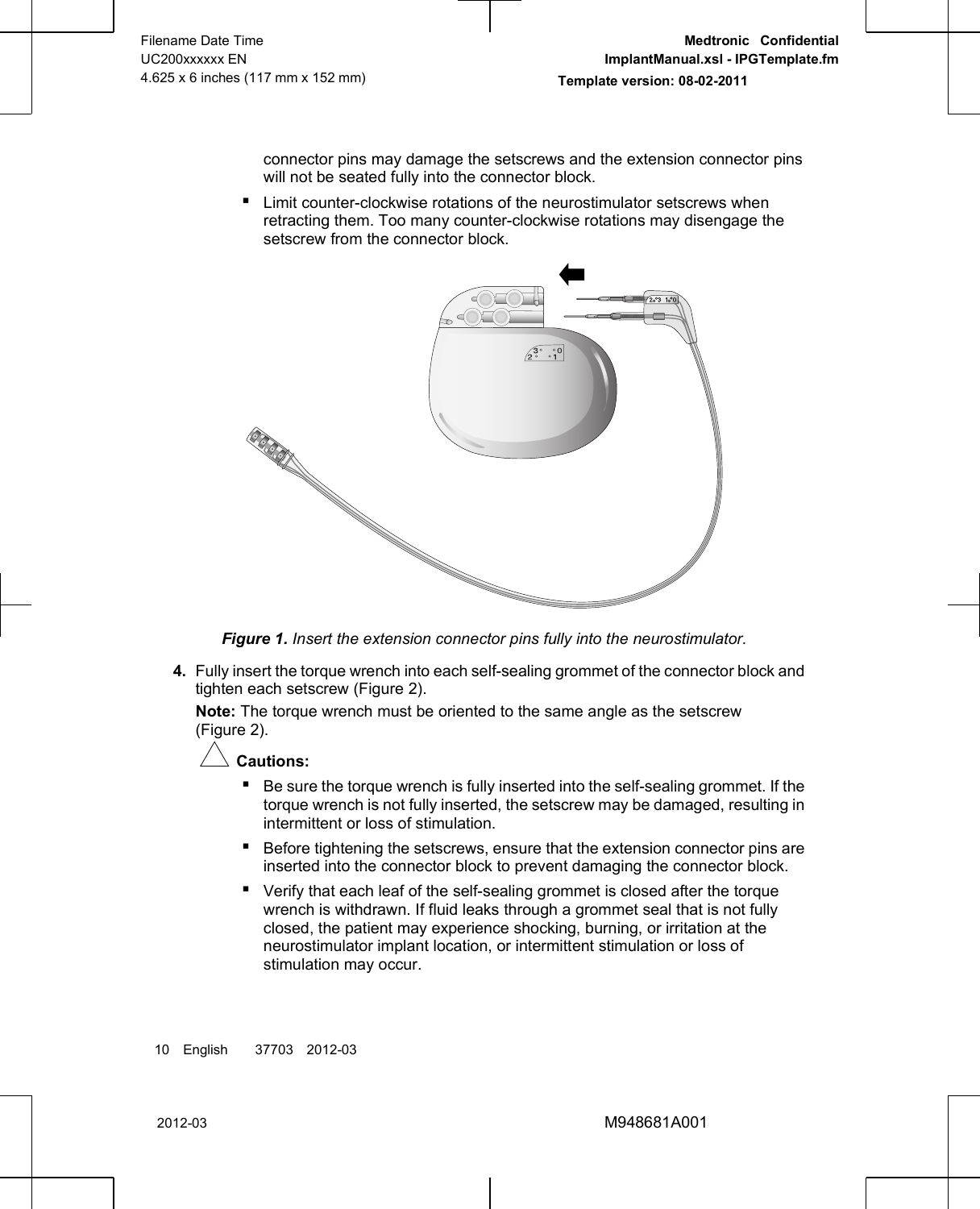<span id="page-12-0"></span>

*Figure 2. Tightening the setscrews in the self-sealing grommet.*

### **Implanting the neurostimulator**

**1.** Place the neurostimulator into the subcutaneous pocket with the Medtronic logo facing outward, away from muscle tissue, and ensure that the extension is not bent sharply.

### $C$ autions:

- **E** Ensure that the neurostimulator is placed no deeper than  $4 \text{ cm } (1.5 \text{ in})$  below the skin and is parallel to the skin. If the neurostimulator is too deep or is not parallel to the skin, telemetry may be unsuccessful.
- Do not coil excess extension in front of the neurostimulator. Wrap excess extension around the perimeter ([Figure 3\)](#page-13-0) of the neurostimulator to minimize subcutaneous pocket depth, help minimize potential damage during neurostimulator replacement surgery, help minimize potential kinking of the extension, and minimize interference with telemetry. Excess extension should not exceed two wraps around the perimeter of the neurostimulator. Extension lengths requiring more than two wraps can interfere with telemetry.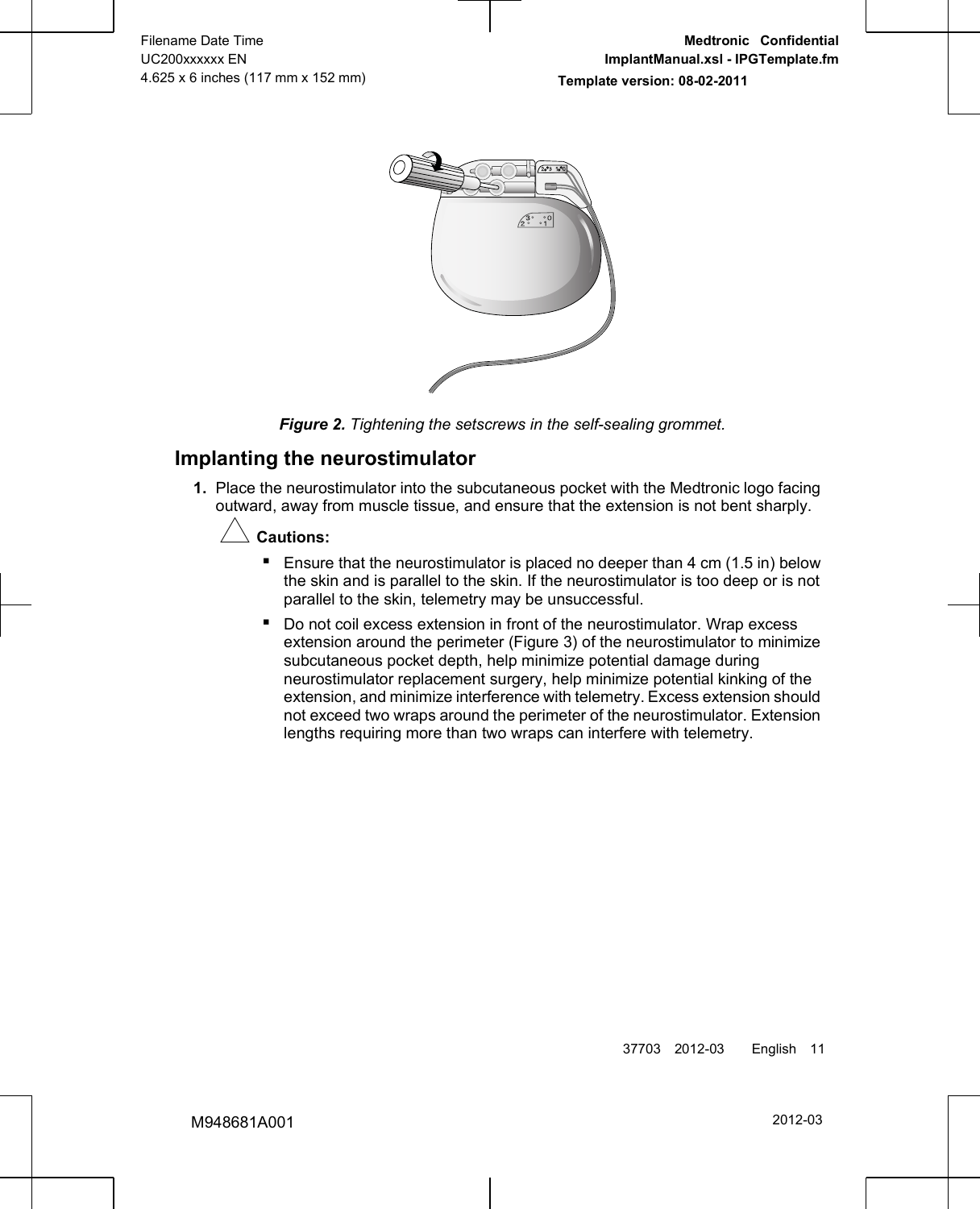<span id="page-13-0"></span>

*Figure 3. Wrap excess extension around the perimeter of the neurostimulator.*

**2.** Use the suture holes in the connector block to secure the neurostimulator to the muscle fascia with nonabsorbable silk.

**Note:** Secure the neurostimulator in the pocket to minimize movement or migration of the neurostimulator.

### **Checking system integrity**

**Caution:** To use the nonsterile clinician programmer in a sterile field, place a sterile barrier between the patient and the programming head to prevent infection. Do not sterilize any part of the clinician programmer. Sterilization may damage the programmer.

**Note:** The neurostimulator should be in the pocket during system interrogation for integrity to ensure proper readings.

- **1.** To ensure proper connection of the extension to the neurostimulator, use the clinician programmer to program the lead configuration and basic stimulation parameters, check the battery status, and check the electrode impedances to rule out a short or open circuit.
- **2.** If the system integrity test results are not acceptable, refer to ["Connecting the extension](#page-10-0) [to the neurostimulator" on page 9.](#page-10-0)

### **Completing the implant procedure**

- **1.** Close and dress all incisions.
- **2.** Ensure that a patient control device is given to the patient.
- **3.** Complete the device tracking and patient registration paperwork and return the documents to Medtronic.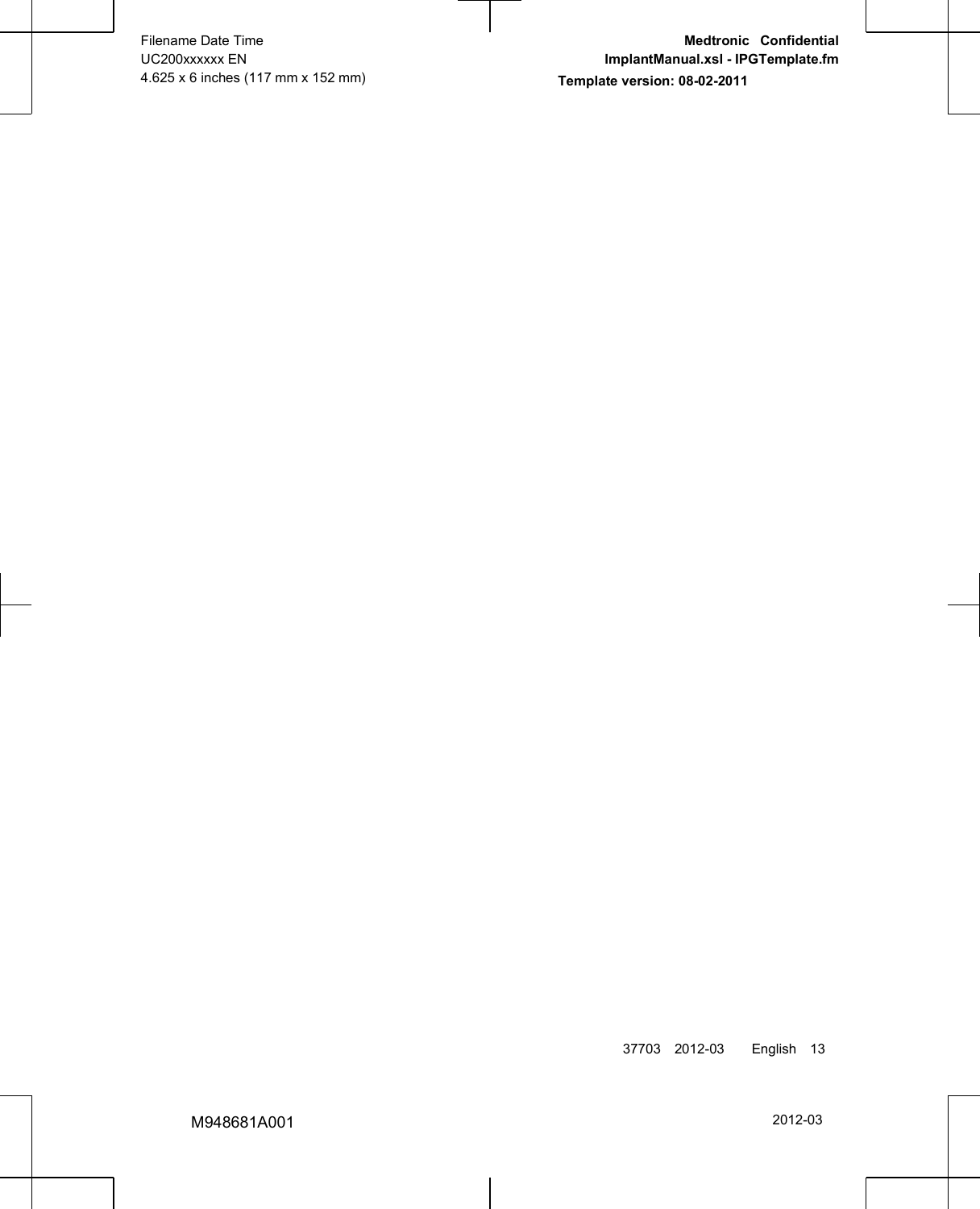#### **Contacts:**

**Asia:**

Medtronic International Ltd. Tel. 02891-4068 Fax 02591-0313 Medtronic Asia Ltd.

Tel. (02)-548-1148 Fax (02)-518-4786

**Australia:**

Medtronic Australasia Pty. Ltd. 97 Waterloo Road North Ryde, NSW 2113 Australia Tel. +61-2-9857-9000 Fax +61-2-9878-5100 Toll free 1-800-668-6700

**Austria:** Medtronic Österreich GmbH Tel. 01-240440 Fax 01-24044-100

**Belgium:** Medtronic Belgium S.A. Tel. 02-456-0900 Fax 02-460-2667

**Canada:** Medtronic of Canada Ltd. Tel. (1-905)-460-3800 Fax (1905)-826-6620

**Czech Republic:** Medtronic Czechia s.r.o. Tel. 2-965-795-80 Fax 2-965-795-89

**Denmark:** Medtronic Danmark A/S Tel. 45-32-48-18-00 Fax 45-32-48-18-01

**Finland:** Medtronic Finland Oy/LTD Tel. (09)-755-2500 Fax (09)-755-25018

**France:** Medtronic France S.A.S. Tel. 01-5538-1700 Fax 01-5538-1800

**Germany:** Medtronic GmbH Tel. (02159)-81490 Fax (02159)-8149100

**Greece:** Medtronic Hellas S.A. Tel. 210-67-79-099 Fax 210-67-79-399

**Hungary:** Medtronic Hungária Kft. Tel. 1-889-06-00 Fax 1-889-06-99

**Ireland:** Medtronic Ireland Ltd. Tel. (01)-890-6522 Fax (01)-890-7220

**Italy:** Medtronic Italia SpA Tel. 02-241371 Fax 02-241381 Tel. 06-328141 Fax 06-3215812

**Japan:** Medtronic Japan Tel. 3-6430-2016 Fax 3-6430-7110

**Latin America:** Medtronic, Inc. Tel. (1305)-500-9328 Fax (1786)-709-4244

**Norway:** Medtronic Norge AS Tel. 067-10-32-00 Fax 067-10-32-10

**Poland:** Medtronic Poland Sp. z.o.o. Tel. (022)-465-69-00 Fax (022)-465-69-17

**Portugal:** Medtronic Portugal, Lda. Tel. 21-724-5100 Fax 21-724-5199

**Russia:** Medtronic Russia Tel. (8495) 580-7377 Fax (8495) 580-7378

**Slovakia** Medtronic Slovakia, o.z. Tel. 0268 206 911 Fax 0268 206 999

**Spain:** Medtronic Ibérica, S.A. Tel. 91-625-0400 Fax 91-650-7410

**Sweden:** Medtronic AB Tel. 08-568-585-00 Fax 08-568-585-01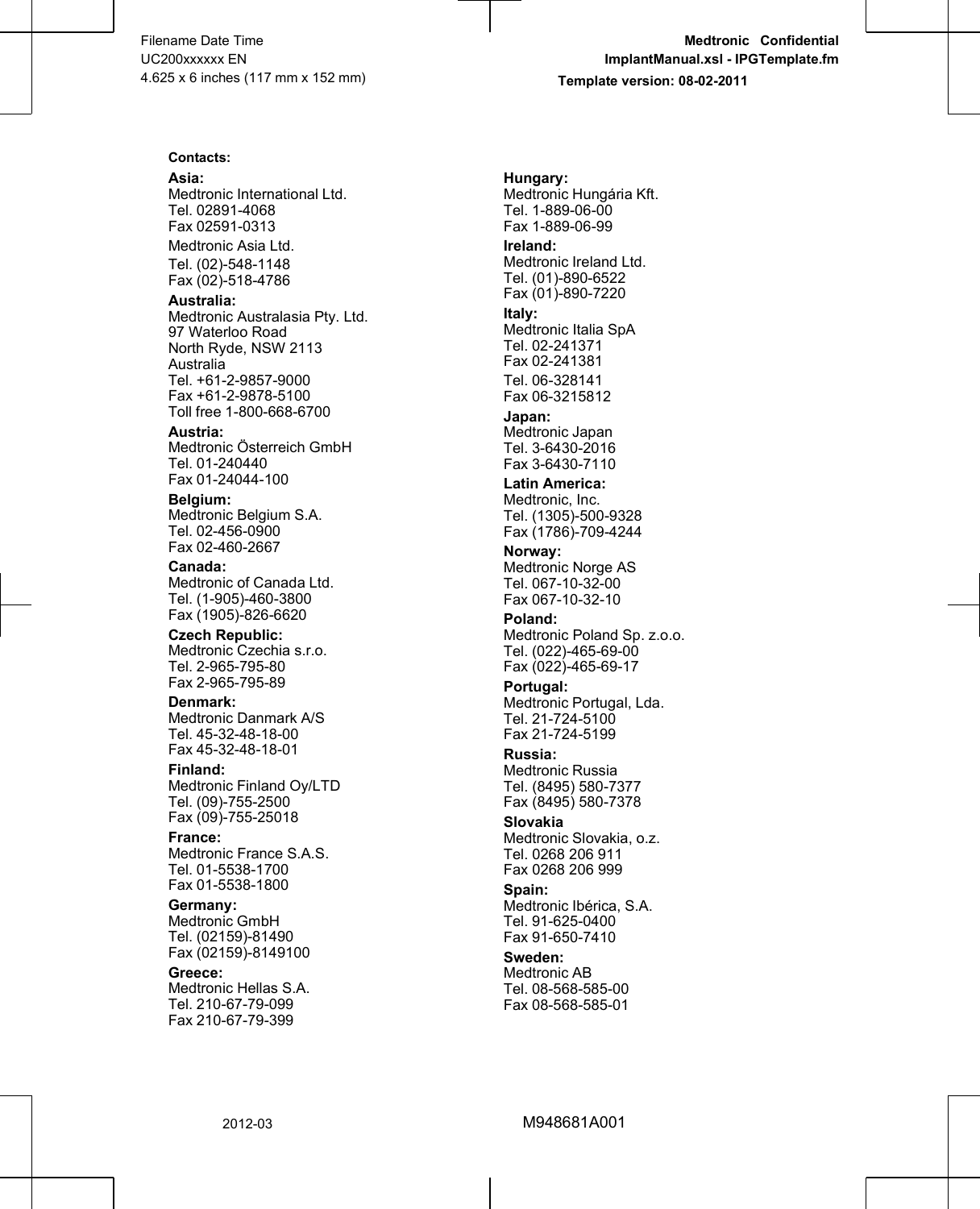#### **Switzerland:**

Medtronic (Schweiz) AG Tel. 031-868-0100 Fax 031-868-0199

#### **The Netherlands:**

Medtronic B.V. Tel. (045)-566-8000 Fax (045)-566-8668

#### **U.K.:**

Medtronic U.K. Ltd. Tel. 01923-212213 Fax 01923-241004 **USA:** Medtronic, Inc. Tel. (1763)-505-5000 Fax (1763)-505-1000 Toll-free: (1-800)-328-0810